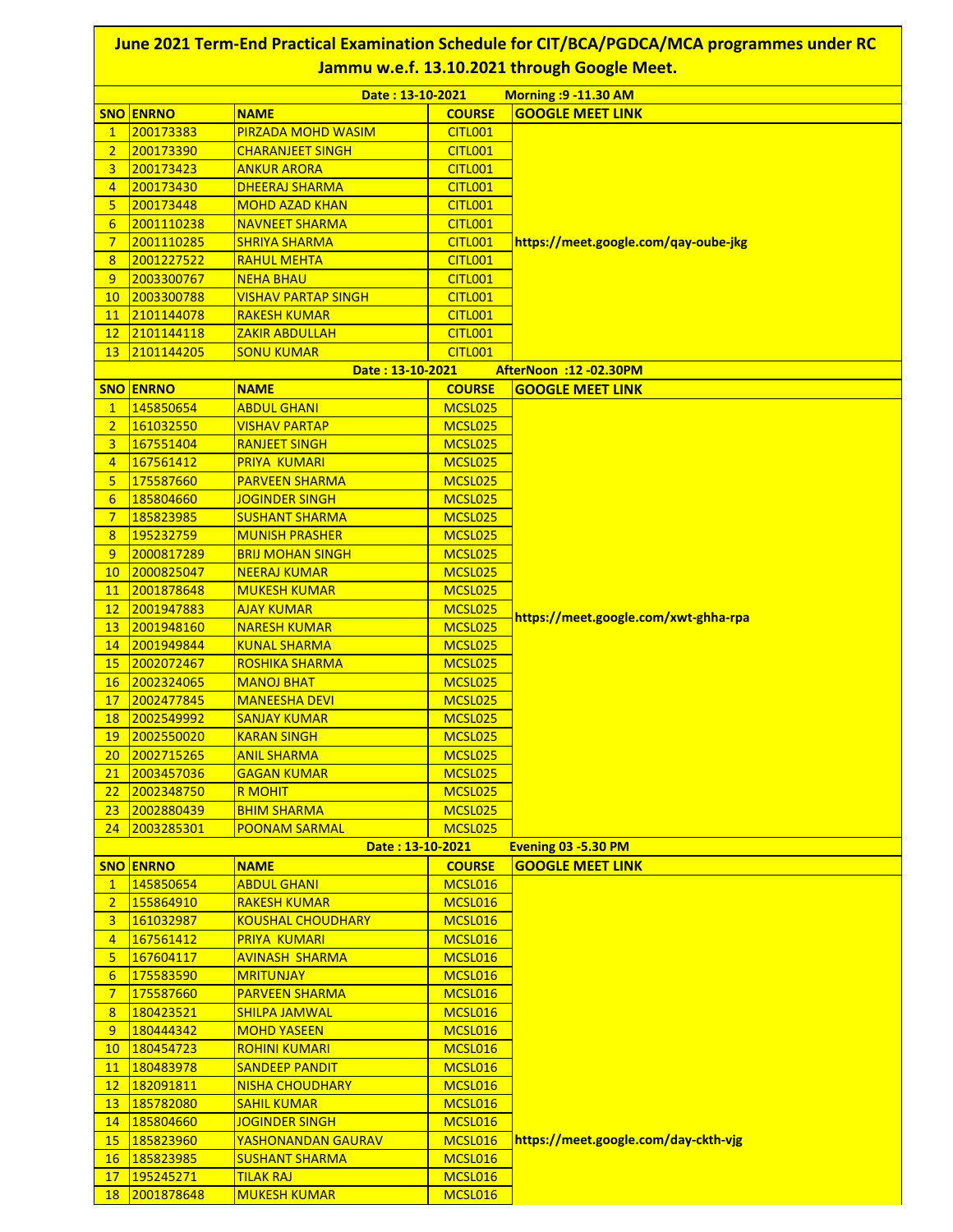| 19              | 2001949844       | <b>KUNAL SHARMA</b>          | MCSL016       |                                      |
|-----------------|------------------|------------------------------|---------------|--------------------------------------|
| 20              | 2002071917       | <b>RUBINA AKHTAR</b>         | MCSL016       |                                      |
| 21              | 2002324065       | <b>MANOJ BHAT</b>            | MCSL016       |                                      |
| 22              | 2003286801       | <b>GURBAKSH KUMAR</b>        | MCSL016       |                                      |
| 23              | 2004033310       | <b>MOHD RAHOOF</b>           | MCSL016       |                                      |
| 24              | 2004275490       | <b>URGIAN THUPTUP</b>        | MCSL016       |                                      |
| 25              | 2002026230       | <b>SHASHI SHARMA</b>         | MCSL016       |                                      |
| 26              | 2002183882       | <u>JABAD KHAN</u>            | MCSL016       |                                      |
|                 |                  |                              |               |                                      |
| 27              | 2003133567       | <b>PARVEEN FATHIMA</b>       | MCSL016       |                                      |
| 28              | 2003133757       | <b>ALTAF HUSSAIN</b>         | MCSL016       |                                      |
| 29              | 2003285282       | <b>SHABEENA KOUSER</b>       | MCSL016       |                                      |
|                 |                  | Date: 14-10-2021             |               | <b>Morning :9 -11.30 AM</b>          |
|                 | <b>SNO ENRNO</b> | <b>NAME</b>                  | <b>COURSE</b> | <b>GOOGLE MEET LINK</b>              |
| $\mathbf{1}$    | 145850654        | <b>ABDUL GHANI</b>           | MCSL017       |                                      |
| $\overline{2}$  | 155864910        | <b>RAKESH KUMAR</b>          | MCSL017       |                                      |
| 3               | 167561412        | <b>PRIYA KUMARI</b>          | MCSL017       |                                      |
| $\overline{4}$  | 182083591        | <b>MOHD HASSAN</b>           | MCSL017       |                                      |
| 5               | 185804660        | <b>JOGINDER SINGH</b>        | MCSL017       |                                      |
| 6               | 185823985        | <b>SUSHANT SHARMA</b>        | MCSL017       |                                      |
| $7\phantom{.}$  |                  |                              |               |                                      |
|                 | 195245271        | <b>TILAK RAJ</b>             | MCSL017       |                                      |
| 8               | 195245296        | <b>SAHIL SINGH</b>           | MCSL017       |                                      |
| 9               | 198593023        | <b>SUNIL TULSHIRAM MARNE</b> | MCSL017       |                                      |
| 10              | 2000824863       | <b>RAVI KUMAR KESAR</b>      | MCSL017       |                                      |
| 11              | 2001878648       | <b>MUKESH KUMAR</b>          | MCSL017       | https://meet.google.com/nxo-acfh-qxf |
| 12              | 2001949844       | <b>KUNAL SHARMA</b>          | MCSL017       |                                      |
| 13              | 2002071917       | <b>RUBINA AKHTAR</b>         | MCSL017       |                                      |
| 14              | 2002324065       | <b>MANOJ BHAT</b>            | MCSL017       |                                      |
| 15              | 2003286801       | <b>GURBAKSH KUMAR</b>        | MCSL017       |                                      |
| 16              | 2004033310       | <b>MOHD RAHOOF</b>           | MCSL017       |                                      |
| 17              | 2004275490       | <b>URGIAN THUPTUP</b>        | MCSL017       |                                      |
| 18              | 2002026230       | <b>SHASHI SHARMA</b>         | MCSL017       |                                      |
| 19              | 2002183882       | <b>JABAD KHAN</b>            | MCSL017       |                                      |
|                 |                  |                              |               |                                      |
|                 |                  |                              |               |                                      |
| 20              | 2003133567       | <b>PARVEEN FATHIMA</b>       | MCSL017       |                                      |
| 21              | 2003133757       | <b>ALTAF HUSSAIN</b>         | MCSL017       |                                      |
| 22              | 2003285282       | <b>SHABEENA KOUSER</b>       | MCSL017       |                                      |
|                 |                  | Date: 14-10-2021             |               | AfterNoon :12 -02.30PM               |
|                 | <b>SNO ENRNO</b> | <b>NAME</b>                  | <b>COURSE</b> | <b>GOOGLE MEET LINK</b>              |
| $\mathbf{1}$    | 131853580        | <u>ASIYA CHOWDHARY</u>       | MCSL036       |                                      |
| $\overline{2}$  | 145850654        | <b>ABDUL GHANI</b>           | MCSL036       |                                      |
| 3               |                  | <b>VISHAV PARTAP</b>         | MCSL036       |                                      |
| $\overline{4}$  | 161032550        | <b>MEHEMA PATYAL</b>         | MCSL036       |                                      |
|                 | 167604149        |                              |               |                                      |
| 5               | 182088860        | VIKRAMJEET SINGH             | MCSL036       |                                      |
| 6               | 185823985        | <b>SUSHANT SHARMA</b>        | MCSL036       |                                      |
| $\overline{7}$  | 187531279        | <b>RONIA SHARMA</b>          | MCSL036       |                                      |
| 8               | 190583250        | <b>ROMI KUMARI</b>           | MCSL036       | https://meet.google.com/zey-tdbf-rcc |
| 9               | 190605473        | <b>JAGDEV SINGH</b>          | MCSL036       |                                      |
| 10 <sub>1</sub> | 195162320        | <b>PAWANDEEP SINGH</b>       | MCSL036       |                                      |
| 11              | 195245271        | <b>TILAK RAJ</b>             | MCSL036       |                                      |
| 12              | 195245296        | <b>SAHIL SINGH</b>           | MCSL036       |                                      |
| 13              | 2000816913       | <b>RAJESHWAR SINGH</b>       | MCSL036       |                                      |
| 14              | 2000823759       | <b>DEEPAK SHARMA</b>         | MCSL036       |                                      |
| 15              | 2000823790       | <b>PARVEEN KUMAR</b>         | MCSL036       |                                      |
| 16              |                  | <b>RAVI KUMAR KESAR</b>      |               |                                      |
|                 | 2000824863       |                              | MCSL036       |                                      |
|                 |                  | Date: 14-10-2021             |               | AfterNoon : 12 - 02.30PM             |
|                 | <b>SNO ENRNO</b> | <b>NAME</b>                  | <b>COURSE</b> | <b>GOOGLE MEET LINK</b>              |
| 17              | 2000824950       | <b>SUNIL KUMAR</b>           | MCSL036       |                                      |
| 18              | 2000825140       | <b>ASHOK KUMAR</b>           | MCSL036       |                                      |
| 19              | 2001224945       | <b>GULSHAN SHARMA</b>        | MCSL036       |                                      |
| 20              | 2001924738       | <b>ANJALI CHARAK</b>         | MCSL036       | https://meet.google.com/zey-tdbf-rcc |
| 21              | 2001947651       | <b>MOHD SHAHNAWAZ</b>        | MCSL036       |                                      |
| 22              | 2002072467       | <b>ROSHIKA SHARMA</b>        | MCSL036       |                                      |
| 23              | 2002072934       | <b>SANSAR CHAND</b>          | MCSL036       |                                      |
| 24              | 2002398068       | <b>RAJIV SINGH</b>           | MCSL036       |                                      |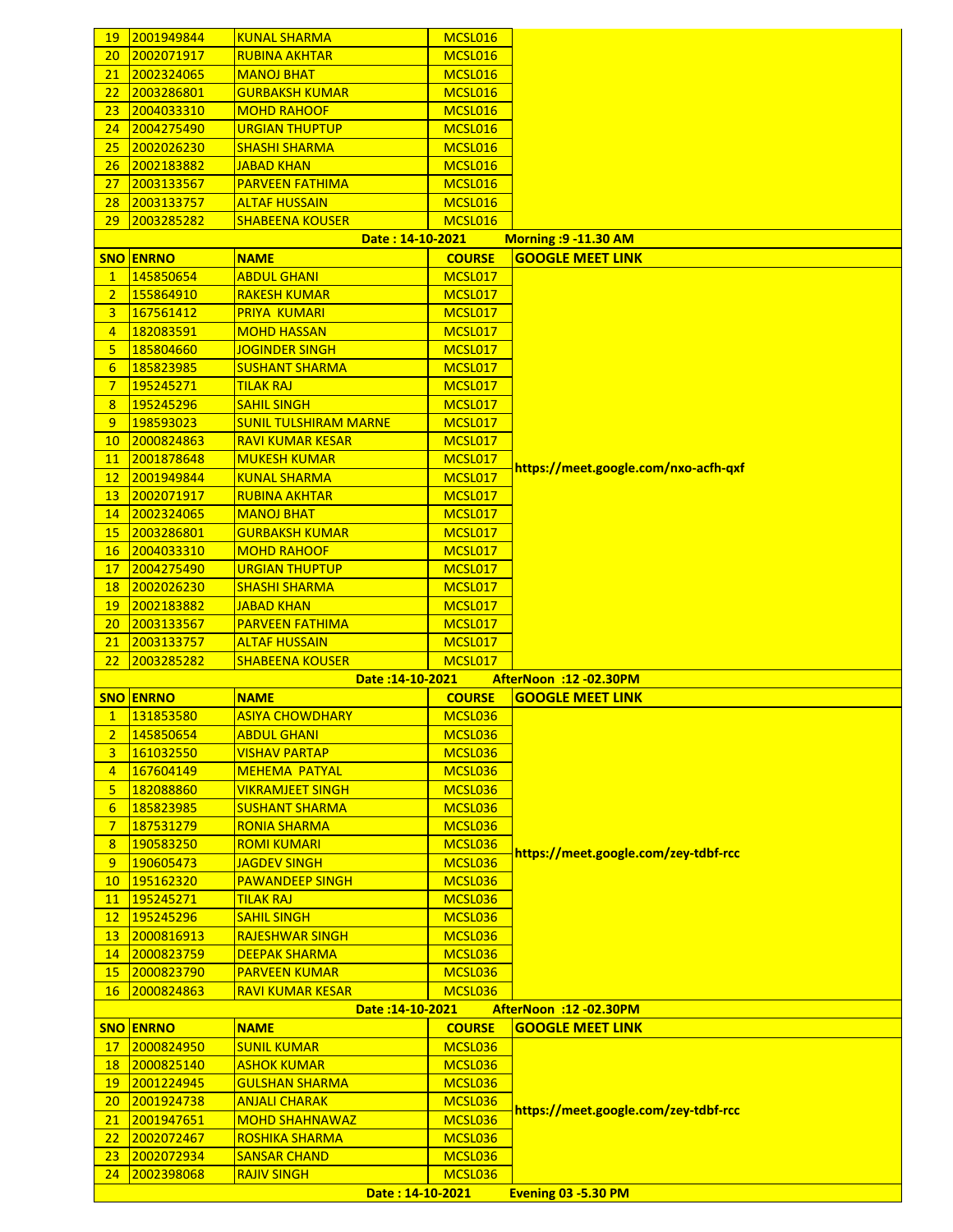|                     | <b>SNO ENRNO</b> | <b>NAME</b>                                | <b>COURSE</b>  | <b>GOOGLE MEET LINK</b>              |
|---------------------|------------------|--------------------------------------------|----------------|--------------------------------------|
| $\mathbf{1}$        | 2100167438       | <b>SUHASINI KHER</b>                       | MCSL024        |                                      |
| $\overline{2}$      | 2100333816       | <b>SHIVANI CHARAK</b>                      | MCSL024        |                                      |
|                     | 2100333924       | <b>BHOPINDER SINGH</b>                     | MCSL024        |                                      |
| 3<br>$\overline{4}$ |                  |                                            |                |                                      |
|                     | 2100532398       | <b>VISHVESH BALI</b>                       | MCSL024        | https://meet.google.com/tew-nhja-tru |
| 5                   | 2100536731       | <b>SONALI SHARMA</b>                       | MCSL024        |                                      |
| 6                   | 2100536789       | <b>NEHA RATHORE</b>                        | MCSL024        |                                      |
| $\overline{7}$      | 2101204623       | <b>TAJVINDER SINGH</b>                     | MCSL024        |                                      |
| 8                   | 2101355213       | <b>ISHA CHOUDHARY</b>                      | MCSL024        |                                      |
|                     |                  | Date: 15-10-2021                           |                | <b>Morning 09.11.30 AM</b>           |
|                     | <b>SNO ENRNO</b> | <b>NAME</b>                                | <b>COURSE</b>  | <b>GOOGLE MEET LINK</b>              |
| $\mathbf{1}$        | 2100167438       | <b>SUHASINI KHER</b>                       | MCSL025        |                                      |
| $\overline{2}$      | 2100333816       | <b>SHIVANI CHARAK</b>                      | MCSL025        |                                      |
| 3                   | 2100333924       | <b>BHOPINDER SINGH</b>                     | MCSL025        |                                      |
| $\overline{4}$      | 2100532398       | <b>VISHVESH BALI</b>                       | MCSL025        | https://meet.google.com/wos-boha-yse |
| 5                   | 2100536731       | <b>SONALI SHARMA</b>                       | MCSL025        |                                      |
| $6\overline{6}$     | 2100536789       | <b>NEHA RATHORE</b>                        | MCSL025        |                                      |
| $\overline{7}$      | 2101204623       | <b>TAJVINDER SINGH</b>                     | MCSL025        |                                      |
| 8                   | 2101355213       | <b>ISHA CHOUDHARY</b>                      | MCSL025        |                                      |
|                     |                  | Date: 15-10-2021                           |                | AfterNoon 12 -2.30 PM                |
|                     | <b>SNO ENRNO</b> | <b>NAME</b>                                | <b>COURSE</b>  | <b>GOOGLE MEET LINK</b>              |
| $\mathbf{1}$        | 131853580        | <b>ASIYA CHOWDHARY</b>                     | MCSL045        |                                      |
| $\overline{2}$      | 145850654        | <b>ABDUL GHANI</b>                         | MCSL045        |                                      |
| 3                   | 155863768        | <b>SHILPA SHARMA</b>                       | MCSL045        |                                      |
| $\overline{4}$      | 155864888        | <b>ISHTIAQ AHMED BANDAY</b>                | MCSL045        |                                      |
| 5                   | 161032550        | <b>VISHAV PARTAP</b>                       | MCSL045        |                                      |
| 6                   | 167561412        | <b>PRIYA KUMARI</b>                        | MCSL045        |                                      |
| $7\phantom{.0}$     | 167604149        |                                            | MCSL045        |                                      |
|                     | 167617754        | <b>MEHEMA PATYAL</b><br><b>ROHIT SINGH</b> |                |                                      |
| 8                   |                  |                                            | MCSL045        |                                      |
| 9                   | 175584965        | <b>SACHIN KUMAR</b>                        | MCSL045        |                                      |
| 10                  | 182083473        | <b>DINESH KHAJURIA</b>                     | MCSL045        |                                      |
| 11                  | 182083799        | <b>SYED HUSSAIN SHAH</b>                   | MCSL045        |                                      |
| 12                  | 182088860        | <b>VIKRAMJEET SINGH</b>                    | MCSL045        | https://meet.google.com/mtp-dhon-bge |
| 13                  | 182089180        | <b>BHAWNA PURI</b>                         | MCSL045        |                                      |
| 14                  | 187531279        | <b>RONIA SHARMA</b>                        | MCSL045        |                                      |
| 15                  | 187552881        | <b>RAJAT KOTWAL</b>                        | MCSL045        |                                      |
| 16                  | 190607570        | <b>ZAFER IQBAL</b>                         | MCSL045        |                                      |
| 17 <sup>2</sup>     | 195162320        | <b>PAWANDEEP SINGH</b>                     | MCSL045        |                                      |
| 18                  | 195175981        | <b>SUSHMA KUMARI</b>                       | MCSL045        |                                      |
| 19                  | 195184633        | <b>MAROOF ALI</b>                          | MCSL045        |                                      |
| 20                  | 195232576        | <b>RAJNEESH SHARMA</b>                     | MCSL045        |                                      |
| 21                  | 195232623        | <b>AJEET SINGH</b>                         | MCSL045        |                                      |
| 22                  | 195232766        | <b>NISHAT AKTHER</b>                       | MCSL045        |                                      |
| 23                  | 198593023        | <b>SUNIL TULSHIRAM MARNE</b>               | MCSL045        |                                      |
|                     |                  | Date: 15-10-2021                           |                | Evening 3 -05.30 pM                  |
|                     | <b>SNO ENRNO</b> | <b>NAME</b>                                | <b>COURSE</b>  | <b>GOOGLE MEET LINK</b>              |
| $\mathbf{1}$        | 131853580        | <b>ASIYA CHOWDHARY</b>                     | MCSL054        |                                      |
| 2 <sup>1</sup>      | 145850654        | <b>ABDUL GHANI</b>                         | MCSL054        |                                      |
| 3 <sup>1</sup>      | 161032550        | <b>VISHAV PARTAP</b>                       | MCSL054        |                                      |
| $\overline{4}$      | 167606737        | <b>ZEHAR ABASS</b>                         | MCSL054        |                                      |
| 5                   | 182083473        | <b>DINESH KHAJURIA</b>                     | MCSL054        |                                      |
| 6                   | 182083591        | <b>MOHD HASSAN</b>                         | MCSL054        |                                      |
| $\overline{7}$      | 182089180        | <b>BHAWNA PURI</b>                         | MCSL054        |                                      |
| 8                   | 185831896        | <b>BHAWANA CHARAK</b>                      | MCSL054        | https://meet.google.com/tph-nydz-bts |
| 9                   | 187531279        | <b>RONIA SHARMA</b>                        | MCSL054        |                                      |
| 10 <sup>1</sup>     | 187552881        | <b>RAJAT KOTWAL</b>                        | MCSL054        |                                      |
|                     |                  |                                            |                |                                      |
| 11                  | 190534612        | <b>SAHIL VERMA</b>                         | MCSL054        |                                      |
| 12                  | 190535850        | <b>PARVEEN SINGH</b>                       | MCSL054        |                                      |
| 13                  | 190567080        | <b>PALVI</b>                               | MCSL054        |                                      |
| 14                  | 190592811        | <b>JAPAN SINGH</b>                         | MCSL054        |                                      |
| 15                  | 190605473        | <b>JAGDEV SINGH</b>                        | MCSL054        |                                      |
|                     |                  | Date: 16-10-2020                           |                | <b>Morning : 9-11.30 AM</b>          |
|                     | <b>SNO ENRNO</b> | <b>NAME</b>                                | <b>COURSE</b>  | <b>GOOGLE MEET LINK</b>              |
| $\mathbf{1}$        | 131853580        | <b>ASIYA CHOWDHARY</b>                     | <b>BCSL021</b> |                                      |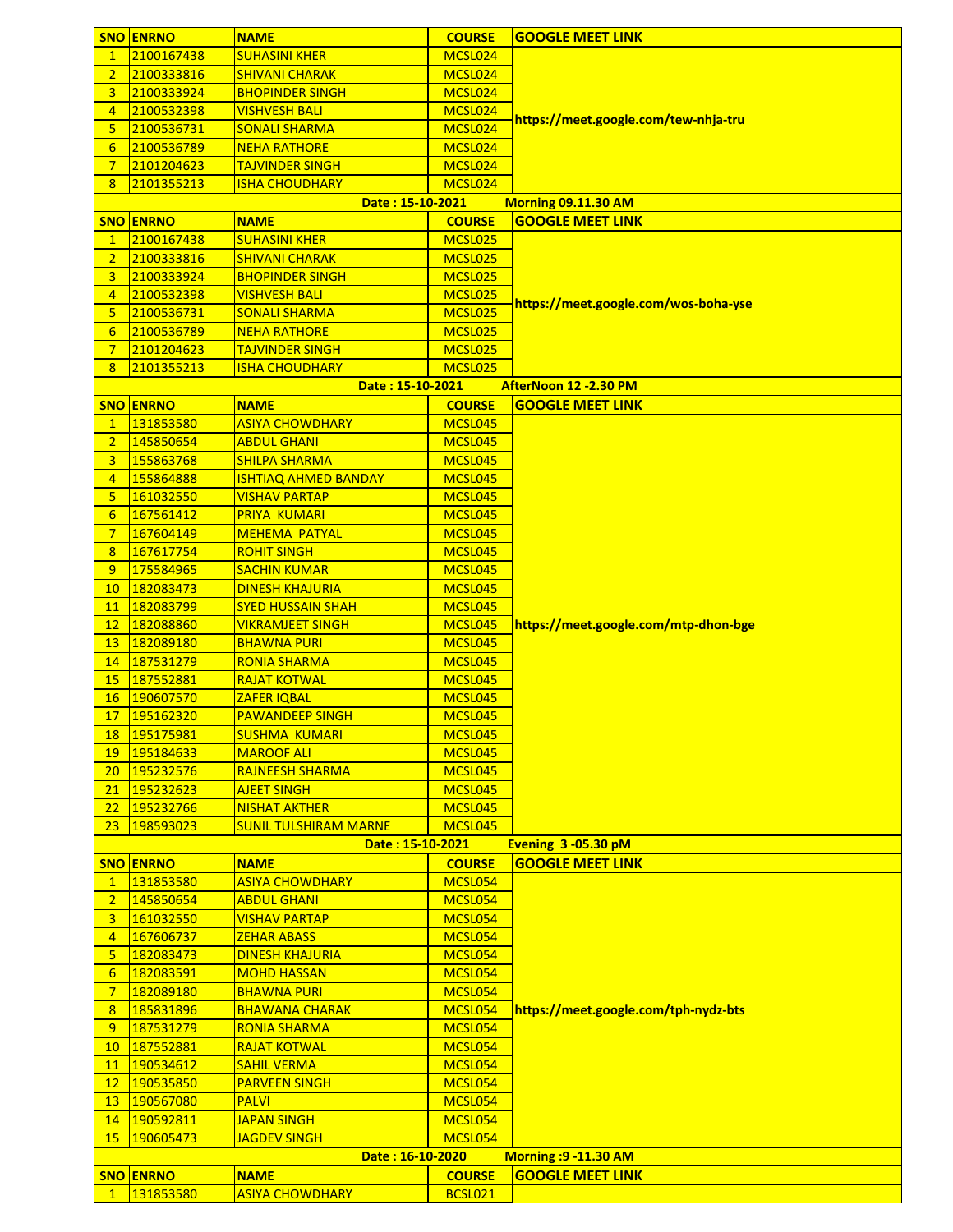| $\overline{2}$       | 161032987              | <b>KOUSHAL CHOUDHARY</b>                 | <b>BCSL021</b>                   |                                      |
|----------------------|------------------------|------------------------------------------|----------------------------------|--------------------------------------|
| 3                    | 175588020              | <b>ISRAR AHMED</b>                       | <b>BCSL021</b>                   |                                      |
| $\overline{4}$       | 175588378              | <b>AKASH KUMAR PATEL</b>                 | <b>BCSL021</b>                   |                                      |
| 5                    | 180444342              | <b>MOHD YASEEN</b>                       | <b>BCSL021</b>                   | https://meet.google.com/fzn-zdiy-wug |
| 6                    | 180483978              | <b>SANDEEP PANDIT</b>                    | <b>BCSL021</b>                   |                                      |
| $\overline{7}$       | 185782080              | <b>SAHIL KUMAR</b>                       | <b>BCSL021</b>                   |                                      |
| 8                    | 185816442              | <b>ROMIKA BAZAZ</b>                      | <b>BCSL021</b>                   |                                      |
| 9                    | 185821800              | <b>VASISHTH THAKUR</b>                   | <b>BCSL021</b>                   |                                      |
|                      |                        | Date: 16-10-2021                         |                                  | <b>AfterNoon :12 -02.30PM</b>        |
|                      | <b>SNO ENRNO</b>       | <b>NAME</b>                              | <b>COURSE</b>                    | <b>GOOGLE MEET LINK</b>              |
| $\mathbf{1}$         | 131853580              | <b>ASIYA CHOWDHARY</b>                   | <b>BCSL022</b>                   |                                      |
| $\overline{2}$       | 155863750              | <b>KALYAN SINGH</b>                      | <b>BCSL022</b>                   |                                      |
| 3 <sup>1</sup>       | 161032987              | <b>KOUSHAL CHOUDHARY</b>                 | <b>BCSL022</b>                   |                                      |
| $\overline{4}$       | 175583590              | <b>MRITUNJAY</b>                         | <b>BCSL022</b>                   |                                      |
| 5                    | 175588020              | <b>ISRAR AHMED</b>                       | <b>BCSL022</b>                   | https://meet.google.com/qve-yvvw-jph |
| $6 \overline{6}$     | 180483978              | <b>SANDEEP PANDIT</b>                    | <b>BCSL022</b>                   |                                      |
| $\overline{7}$       | 185821800              | <b>VASISHTH THAKUR</b>                   | <b>BCSL022</b>                   |                                      |
| 8                    | 185841439              | <b>SAHIL BADYAL</b>                      | <b>BCSL022</b>                   |                                      |
| 9                    | 187515299              | <b>NANDHANI CHIB</b>                     | <b>BCSL022</b>                   |                                      |
|                      |                        | Date: 16-10-2021                         |                                  | Evening 03.530PM                     |
|                      | <b>SNO ENRNO</b>       | <b>NAME</b>                              | <b>COURSE</b>                    | <b>GOOGLE MEET LINK</b>              |
| $\mathbf{1}$         | 131853580              | <b>ASIYA CHOWDHARY</b>                   | <b>BCSL032</b>                   |                                      |
| $\overline{2}$       | 161032987              | <b>KOUSHAL CHOUDHARY</b>                 | <b>BCSL032</b>                   |                                      |
| 3                    | 180423521              | <b>SHILPA JAMWAL</b>                     | <b>BCSL032</b>                   |                                      |
| $\overline{4}$       | 180454723              | <b>ROHINI KUMARI</b>                     | <b>BCSL032</b>                   |                                      |
| 5                    | 180483978              | <b>SANDEEP PANDIT</b>                    | <b>BCSL032</b>                   |                                      |
|                      | 182091811              |                                          |                                  |                                      |
| 6                    |                        | <b>NISHA CHOUDHARY</b>                   | <b>BCSL032</b>                   | https://meet.google.com/kcq-wdqr-cpt |
| $\overline{7}$       | 185816442              | <b>ROMIKA BAZAZ</b>                      | <b>BCSL032</b>                   |                                      |
| 8                    | 185821800              | <b>VASISHTH THAKUR</b>                   | <b>BCSL032</b>                   |                                      |
| 9                    | 185823960              | YASHONANDAN GAURAV                       | <b>BCSL032</b>                   |                                      |
| 10 <sub>1</sub>      | 185841439              | <b>SAHIL BADYAL</b>                      | <b>BCSL032</b>                   |                                      |
| 11                   | 187525590              | <b>MANISH SHARMA</b>                     | <b>BCSL032</b>                   |                                      |
|                      |                        | Date: 17-10-2020                         |                                  | <b>Morning : 9-11.30 AM</b>          |
|                      |                        |                                          |                                  |                                      |
|                      | <b>SNO ENRNO</b>       | <b>NAME</b>                              | <b>COURSE</b>                    | <b>GOOGLE MEET LINK</b>              |
| $\mathbf{1}$         | 131853580              | <b>ASIYA CHOWDHARY</b>                   | <b>BCSL033</b>                   |                                      |
| $\overline{2}$       | 161032987              | <b>KOUSHAL CHOUDHARY</b>                 | <b>BCSL033</b>                   |                                      |
| 3                    | 180423521              | <b>SHILPA JAMWAL</b>                     | <b>BCSL033</b>                   |                                      |
| 4                    | 180454723              | <b>ROHINI KUMARI</b>                     | <b>BCSL033</b>                   |                                      |
| 5                    | 180483978              | <b>SANDEEP PANDIT</b>                    | <b>BCSL033</b>                   |                                      |
| $6 \overline{6}$     | 182091811              | <b>NISHA CHOUDHARY</b>                   | <b>BCSL033</b>                   | https://meet.google.com/vft-zrna-pqh |
| $7\phantom{.0}$      | 185782080              | <b>SAHIL KUMAR</b>                       | <b>BCSL033</b>                   |                                      |
| 8                    | 185821800              | <b>VASISHTH THAKUR</b>                   | <b>BCSL033</b>                   |                                      |
| 9                    | 185823960              | YASHONANDAN GAURAV                       | <b>BCSL033</b>                   |                                      |
| 10 <sup>°</sup>      | 187525590              | <b>MANISH SHARMA</b>                     | <b>BCSL033</b>                   |                                      |
|                      |                        | Date: 17-10-2021                         |                                  | AfterNoon :12 -02.30PM               |
|                      | <b>SNO ENRNO</b>       | <b>NAME</b>                              | <b>COURSE</b>                    | <b>GOOGLE MEET LINK</b>              |
| $\mathbf{1}$         | 131853580              | <b>ASIYA CHOWDHARY</b>                   | <b>BCSL034</b>                   |                                      |
| $\overline{2}$       | 161032987              | <b>KOUSHAL CHOUDHARY</b>                 | <b>BCSL034</b>                   |                                      |
| 3 <sup>1</sup>       | 185782080              | <b>SAHIL KUMAR</b>                       | <b>BCSL034</b>                   |                                      |
| $\overline{4}$       | 185801940              | <b>HARISH JOSHI</b>                      | <b>BCSL034</b>                   |                                      |
| 5                    | 185816442              | <b>ROMIKA BAZAZ</b>                      | <b>BCSL034</b>                   | https://meet.google.com/iik-jzgr-bix |
| $6 \overline{6}$     | 185821800              | <b>VASISHTH THAKUR</b>                   | <b>BCSL034</b>                   |                                      |
| $\overline{7}$       | 185821824              | <b>ABHILASHA BHATIA</b>                  | <b>BCSL034</b>                   |                                      |
| 8                    | 185823960              | YASHONANDAN GAURAV                       | <b>BCSL034</b>                   |                                      |
| 9                    | 185841439              | <b>SAHIL BADYAL</b>                      | <b>BCSL034</b>                   |                                      |
|                      |                        | Date: 17-10-2021                         |                                  | <b>Evening 03.530PM</b>              |
|                      | <b>SNO ENRNO</b>       | <b>NAME</b>                              | <b>COURSE</b>                    | <b>GOOGLE MEET LINK</b>              |
| $\mathbf{1}$         | 131853580              | <b>ASIYA CHOWDHARY</b>                   | <b>BCSL043</b>                   |                                      |
| $\overline{2}$       | 155863750              | <b>KALYAN SINGH</b>                      | <b>BCSL043</b>                   |                                      |
| 3 <sup>1</sup>       | 161032987              | <b>KOUSHAL CHOUDHARY</b>                 | <b>BCSL043</b>                   |                                      |
| $\overline{4}$       | 167604117              | <b>AVINASH SHARMA</b>                    | <b>BCSL043</b>                   |                                      |
| 5<br>$6\overline{6}$ | 167617754<br>168356587 | <b>ROHIT SINGH</b><br><b>VIJAY KUMAR</b> | <b>BCSL043</b><br><b>BCSL043</b> |                                      |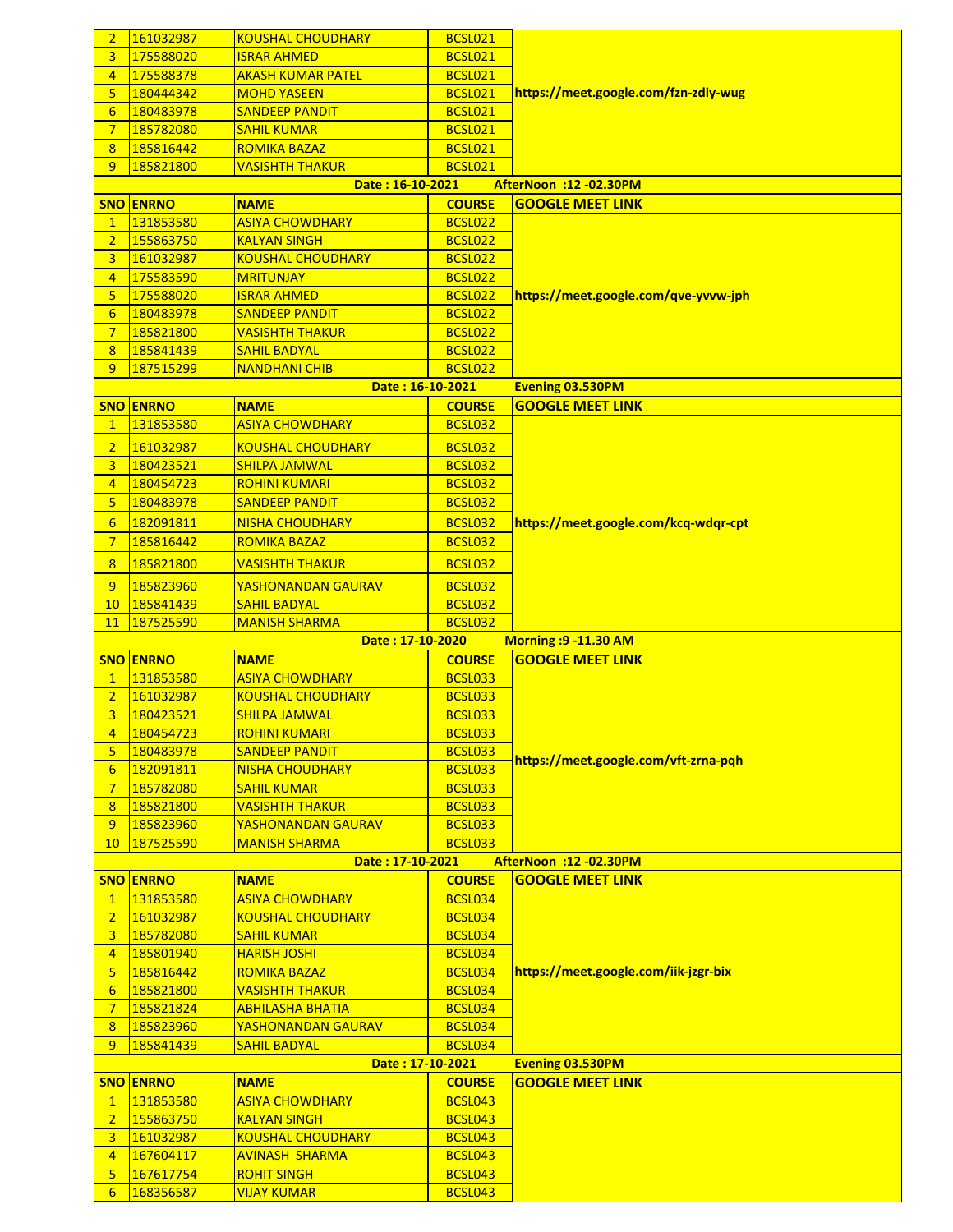| 7                | 175583590                     | <b>MRITUNJAY</b>            | <b>BCSL043</b> |                                      |
|------------------|-------------------------------|-----------------------------|----------------|--------------------------------------|
| 8                | 178931893                     | <b>SUDESH KUMAR</b>         | <b>BCSL043</b> | https://meet.google.com/snu-kpio-pxk |
| 9                | 180423521                     |                             |                |                                      |
|                  | 180444342                     | <u>SHILPA JAMWAL</u>        | <b>BCSL043</b> |                                      |
| 10               |                               | <b>MOHD YASEEN</b>          | <b>BCSL043</b> |                                      |
| <b>11</b>        | 180454723                     | <b>ROHINI KUMARI</b>        | <b>BCSL043</b> |                                      |
| 12               | 180483978                     | <b>SANDEEP PANDIT</b>       | <b>BCSL043</b> |                                      |
| 13 <sup>°</sup>  | 182091811                     | <b>NISHA CHOUDHARY</b>      | <b>BCSL043</b> |                                      |
| 14               | 185823960                     | <b>YASHONANDAN GAURAV</b>   | <b>BCSL043</b> |                                      |
|                  |                               | Date: 18-10-2021            |                | <b>Morning : 9-11.30 AM</b>          |
|                  | <b>SNO ENRNO</b>              | <b>NAME</b>                 | <b>COURSE</b>  | <b>GOOGLE MEET LINK</b>              |
| $\mathbf{1}$     | 131853580                     | <b>ASIYA CHOWDHARY</b>      | <b>BCSL044</b> |                                      |
| $\overline{2}$   | 155863704                     | <b>BHARTI DEVI</b>          | <b>BCSL044</b> |                                      |
| 3                | 155863750                     | <b>KALYAN SINGH</b>         | <b>BCSL044</b> |                                      |
| $\overline{4}$   | 161032987                     | <b>KOUSHAL CHOUDHARY</b>    | <b>BCSL044</b> |                                      |
| 5                | 175583590                     | <b>MRITUNJAY</b>            | <b>BCSL044</b> |                                      |
| $6 \overline{6}$ | 175588020                     | <b>ISRAR AHMED</b>          | <b>BCSL044</b> | https://meet.google.com/ads-myks-fuw |
| $7\overline{ }$  | 178931893                     | <b>SUDESH KUMAR</b>         | BCSL044        |                                      |
| 8                | 180423521                     | <u>SHILPA JAMWAL</u>        | BCSL044        |                                      |
| 9 <sup>°</sup>   | 180483978                     | <b>SANDEEP PANDIT</b>       | BCSL044        |                                      |
| 10               | 185782080                     | <b>SAHIL KUMAR</b>          | BCSL044        |                                      |
|                  |                               | Date: 18-10-2021            |                | <b>AfterNoon :12 -02.30PM</b>        |
|                  | <b>SNO ENRNO</b>              | <b>NAME</b>                 | <b>COURSE</b>  | <b>GOOGLE MEET LINK</b>              |
| $\mathbf{1}$     | 131853580                     | <b>ASIYA CHOWDHARY</b>      | <b>BCSL045</b> |                                      |
| $\overline{2}$   | 155863750                     | <b>KALYAN SINGH</b>         | <b>BCSL045</b> |                                      |
| 3                | 161032987                     | <b>KOUSHAL CHOUDHARY</b>    | <b>BCSL045</b> |                                      |
| $\overline{4}$   | 175583590                     | <b>MRITUNJAY</b>            | <b>BCSL045</b> |                                      |
| 5                | 175588203                     | <b>FARHANA KOUSAR</b>       | <b>BCSL045</b> | https://meet.google.com/hvt-wieb-igf |
| 6                | 175588378                     | <u>AKASH KUMAR PATEL</u>    | <b>BCSL045</b> |                                      |
| $7\phantom{.}$   | 180423521                     | <u>SHILPA JAMWAL</u>        | <b>BCSL045</b> |                                      |
| 8                | 180483978                     | <b>SANDEEP PANDIT</b>       | <b>BCSL045</b> |                                      |
|                  |                               | Date: 18-50-2021            |                | <b>Evening 03.530PM</b>              |
|                  |                               |                             |                |                                      |
|                  | <b>SNO ENRNO</b><br>131853580 | <b>NAME</b>                 | <b>COURSE</b>  | <b>GOOGLE MEET LINK</b>              |
|                  |                               |                             |                |                                      |
| $\mathbf{1}$     |                               | <b>ASIYA CHOWDHARY</b>      | <b>BCSL056</b> |                                      |
| $\overline{2}$   | 155838148                     | <b>CHITTERREKHA MAHAJAN</b> | <b>BCSL056</b> |                                      |
| 21               | 155863750                     | <b>KALYAN SINGH</b>         | <b>BCSL056</b> |                                      |
| 22               | 161032987                     | <b>KOUSHAL CHOUDHARY</b>    | <b>BCSL056</b> |                                      |
| 23               | 175583590                     | <b>MRITUNJAY</b>            | <b>BCSL056</b> |                                      |
| 24               | 175588203                     | <b>FARHANA KOUSAR</b>       | <b>BCSL056</b> |                                      |
| 25 <sub>2</sub>  | 180483978                     | <b>SANDEEP PANDIT</b>       | <b>BCSL056</b> |                                      |
| 26 <sup>2</sup>  | 185782080                     | <b>SAHIL KUMAR</b>          | <b>BCSL056</b> |                                      |
| 27               | 185801940                     | <b>HARISH JOSHI</b>         | <b>BCSL056</b> |                                      |
| 28 <sup>2</sup>  | 185816442                     | <b>ROMIKA BAZAZ</b>         | <b>BCSL056</b> | https://meet.google.com/yjd-yfhz-hgg |
| 29               | 185821824                     | <b>ABHILASHA BHATIA</b>     | <b>BCSL056</b> |                                      |
| 30 <sub>2</sub>  | 185823978                     | <b>JATIN RAINA</b>          | <b>BCSL056</b> |                                      |
| 31               | 185841421                     | <b>PARSHOTAM LAL</b>        | <b>BCSL056</b> |                                      |
| 32 <sub>2</sub>  | 187515299                     | <b>NANDHANI CHIB</b>        | <b>BCSL056</b> |                                      |
| 33 <sup>°</sup>  | 187525590                     | <b>MANISH SHARMA</b>        | <b>BCSL056</b> |                                      |
| 34 <sup>2</sup>  | 187525609                     | <u>AKHIL BHARDWAJ</u>       | <b>BCSL056</b> |                                      |
| 35 <sub>1</sub>  | 187525662                     | <b>ANIL KUMAR</b>           | <b>BCSL056</b> |                                      |
| 36               | 187525670                     | <b>MOHINI</b>               | <b>BCSL056</b> |                                      |
|                  |                               | Date: 19-10-2021            |                | <b>Morning : 9-11.30 AM</b>          |
|                  | <b>SNO ENRNO</b>              | <b>NAME</b>                 | <b>COURSE</b>  | <b>GOOGLE MEET LINK</b>              |
| $\mathbf{1}$     | 131853580                     | <b>ASIYA CHOWDHARY</b>      | <b>BCSL057</b> |                                      |
| $\overline{2}$   | 155838148                     | <b>CHITTERREKHA MAHAJAN</b> | <b>BCSL057</b> |                                      |
| 3                | 155863750                     | <b>KALYAN SINGH</b>         | <b>BCSL057</b> |                                      |
| $\overline{4}$   | 161032987                     | <b>KOUSHAL CHOUDHARY</b>    | <b>BCSL057</b> |                                      |
| 5                | 175588203                     | <b>FARHANA KOUSAR</b>       | <b>BCSL057</b> |                                      |
| $6 \overline{6}$ | 180444342                     | <b>MOHD YASEEN</b>          | <b>BCSL057</b> |                                      |
| $\overline{7}$   | 180483978                     | <b>SANDEEP PANDIT</b>       | <b>BCSL057</b> |                                      |
| 8                | 185782080                     | <b>SAHIL KUMAR</b>          | <b>BCSL057</b> |                                      |
| 9                | 185791097                     | <b>ROHIT KUMAR</b>          | <b>BCSL057</b> |                                      |
| 10 <sup>°</sup>  | 185801940                     | <b>HARISH JOSHI</b>         | <b>BCSL057</b> |                                      |
| 11               | 185816442                     | <b>ROMIKA BAZAZ</b>         | <b>BCSL057</b> | https://meet.google.com/nje-srjf-piq |